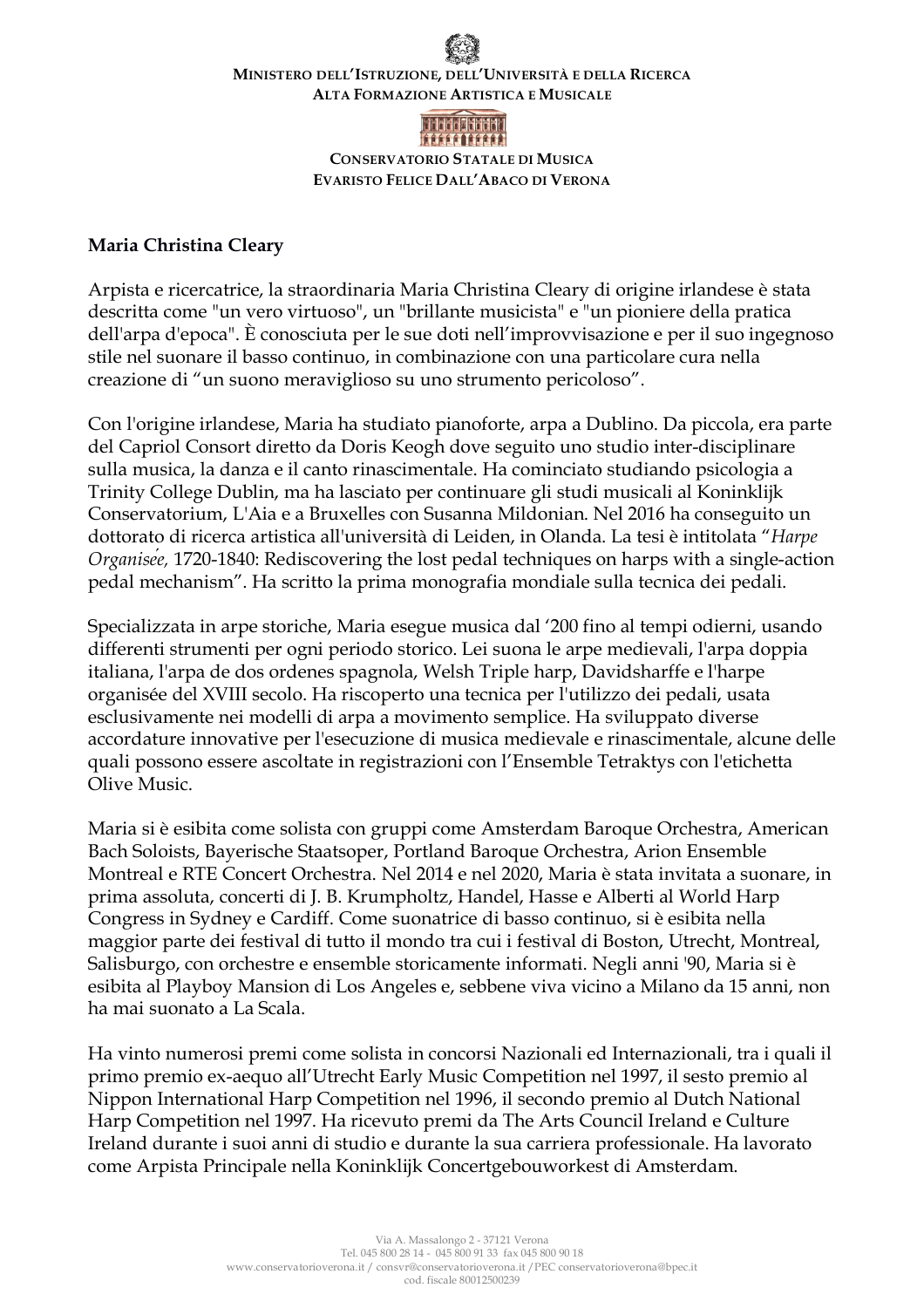Maria è stata l'arpista del gruppo di musica contemporanea MusikFabrik di Colonia, e ha lavorato anche con Remix Ensemble Porto e Ensemble Prometheus Belgium. Ha suonato e registrato più di cinquanta brani in prima assoluta, per arpa solista e arpa in ensemble, tra cui Arc Song di T. Hosakawa al Festival di Darmstadt nel 2002 con Peter Veale (oboe). Più recentemente, ha registrato Evanescente (2013) di Beatrice Campodonico per l'etichetta CMC Milano.

Maria si esibisce regolarmente con Davide Monti in Arparla, un duo violino/arpa specializzato nel repertorio dal XVII al XIX secolo. Le registrazioni con Arparla includono Allora chiudi gli occhi, il primo CD delle sonate di Spohr per violino e arpa con gli strumenti originali e secondo la prassi storica. Nel 2016 Davide e Maria hanno registrato un secondo CD, Geliebte Dorette, completando la musica da camera di Spohr. Altri brani a solo di Frescobaldi, Merula, Uccellini e Michelangelo Rossi sono inclusi nei CD Le Grazie del Violino, Uccellini op. 5 (2015) e Uccellini op. 4 (2020). Le Grazie del Violino (2010) è il primo CD in assoluto che usa l'arpa come unico strumento di basso continuo. Ha registrato oltre 40 CD con orchestre e ensemble di musica antica.

Insegna arpe, improvvisazione e musica da camera in masterclasses, seminari e artistic residencies in diverse parti del mondo, come alla Guildhall School of Music London, Conservatori di Singapore, Brisbane, Sydney, RMIT Melbourne, Venezia, Padova (2005- 2008), Krakow Academy, Sibelius Academy, Helsinki, Oslo Academy, Oberlin College Ohio, Case Western Cleveland e alla Juilliard School of Music New York. Insegna Arpe Storiche nei conservatori E. F. dall'Abaco di Verona, A. Pedrollo di Vicenza e all'Haute Ecole de Musique de Genève.

Maria ha pubblicato per *Early Music*, *Basler Jahrbuch*, e per l'*American Harp Journal*.

Segui i seguenti link per scoprire alcuni suoi pensieri sull'insegnamento e l'improvvisazione: https://arparla.it/media/docs/Teaching\_Manifesto\_2018.pdf https://arparla.it/en/activities/teaching/8/

# Altri links:

https://www.linkedin.com/in/dr-maria-christina-cleary/

# https://cmusge.academia.edu/MariaCleary

HYPERLINK

"https://www.researchgate.net/profile/Maria\_Christina\_Cleary"https://www.researchg a

- t
- e

# . **Dr Maria Christina Cleary – Harpist, Researcher**

n

The extraordinary Harpist Maria Christina Cleary from Ireland, has been described as "a t true virtuoso", a "brilliant player" and "a pioneer of period harp practice". She is noted for / her improvisatory skills and ingenious basso continuo playing, combined with a particular Pare to create a beautiful sound on a perilous instrument.

r

/ M

A native of Ireland, Maria grew up surrounded with Irish music as well as receiving a f Classical musical training in piano, recorder, harp and singing. She was part of an interi disciplinary group based on the Renaissance epoch (*Capriol Consort,* Dublin, directed by l Doris Keogh at the Royal Irish Academy of Music). She studied harp at the College of e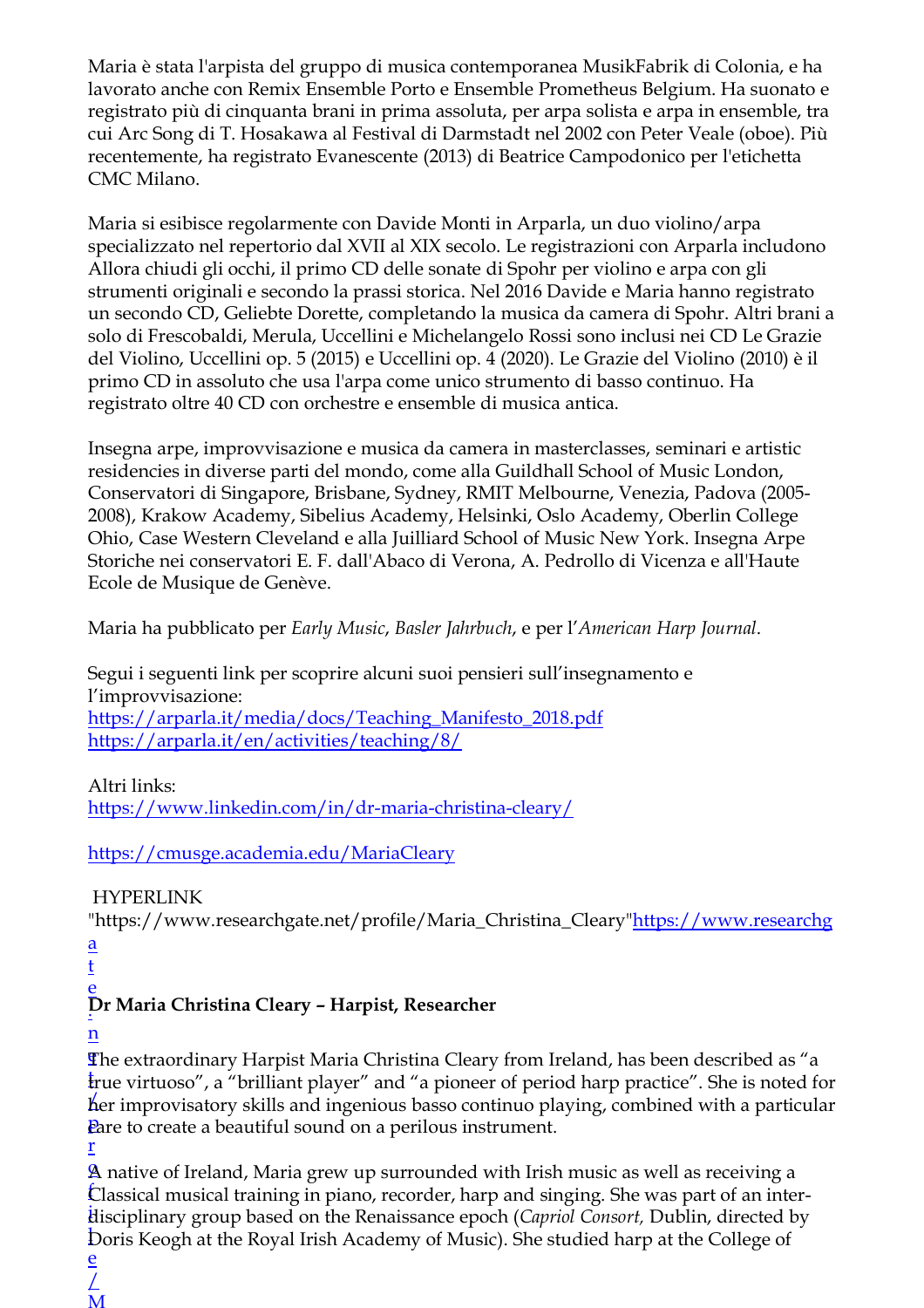Music Dublin with Mercedes Garvey, and later began a Degree in Psychology at Trinity College Dublin. She studied harp at the Koninklijk Conservatoriums in The Hague and Brussels (Susanna Mildonian). During her studies, her mind was opened to many types of music: contemporary, electronic, jazz and Informed Practices, experimental music with non-tonal and micro-tonal tuning systems.

In 2016, she was awarded a PhD, carried out in-and-through artistic practice from The Academy of Creative and Performing Arts (ACPA), Leiden University. The title of her thesis, "*Harpe Organisée,* 1720-1840: Rediscovering the lost pedal techniques on harps with a single-action pedal mechanism", is the first ever monograph on pedalling techniques in the world.

Specialising in historical harps, she performs on one-rowed medieval harps, Italian (*arpa doppia*), Spanish (*arpa de dos ordenes*), German (*Davidsharffe*) and Welsh Baroque chromatic harps, and the 18th century *harpe organisée*. She promotes a pedal technique that was exclusively used on harps with a single-action pedal mechanism. She has developed several innovative tunings for performing medieval and renaissance music, some of which can heard on recordings with Ensemble Tetraktys on the Olive Music label.

She performs as soloist with orchestras including the Amsterdam Baroque Orchestra, American Bach Soloists, Bayerische Staatsoper, Portland Baroque Orchestra, Arion Ensemble Montreal and the RTE Concert Orchestra. She was a featured soloist at The World Harp Congress in Cardiff in 2020 and in Sydney in 2014, performing premiere performances of concertos by Krumpholtz, Handel, Hasse and Alberti. As a *basso continuo* player, she has performed in most festivals in the world including the Boston, Utrecht, Montreal, Salzburg festivals, with historically-informed orchestras and ensembles. In the 1990's, Maria performed at the Playboy Mansion in LA and, even though she lives near Milan for the last 15 years, she has never played at La Scala.

She has been prizewinner at the following competitions as soloist: Utrecht Early Music Competition (First Prize ex-aequo, 1997), Nippon International Harp Competition (sixth prize, 1996), Dutch National Harp Competition (second prize, 1997). She has received awards from The Arts Council Ireland and Culture Ireland throughout her studies and professional career. As an orchestral player, she has worked as Principal Harpist in the Koninklijk Concertgebouworkest Amsterdam and later held the position of harpist of the RTE Concert Orchestra Dublin.

Maria has worked for years in the area of contemporary music, with MusikFabrik Köln and Remix Ensemble Porto. She has premièred over fifty pieces for solo harp and harp in ensemble, including *Arc Song* by T. Hosakawa at the Darmstadt Festival in 2002 with Peter Veale (oboe). More recently, she has recorded *Evanescente* (2013) by Beatrice Campodonico for the CMC Milano label in 2017.

Partners for over fifteen years, Maria performs regularly with Davide Monti under the name **Arparla**, a violin and harp duo specialising in repertoire from the 17th to the 19th centuries. Their recordings include two CDs *So mach' die Augen zu* (2010), the first ever CD of Louis Spohr's music using original instruments and historical performing practices, and *Geliebte Dorette* in 2016. Other solo recordings of works by Frescobaldi, Merula, Uccellini and Michelangelo Rossi can be found in Arparla's CDs: *Le Grazie del Violino*, Uccellini Op. 5 (2015) and Uccellini Op. 4 (2020). Le Grazie del Violino (2010), is the first ever CD using the harp exclusively as an accompanying and solo instrument. She has recorded over 40 CDs with orchestras and Early Music ensembles.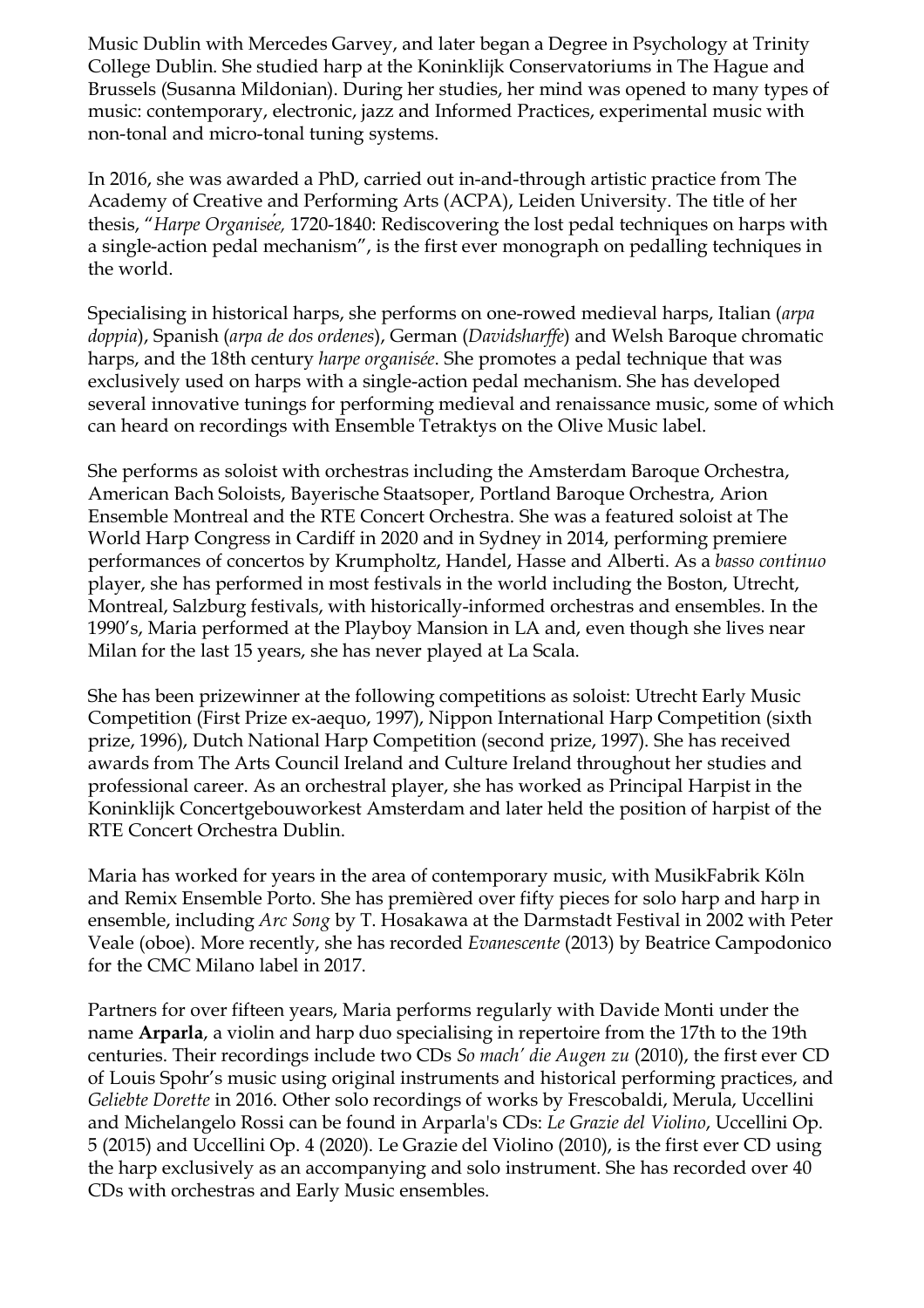Maria teaches harp, improvisation and chamber music to all instrumentalists in seminars, masterclasses and artist residencies all over the world, including at the Guildhall School of Music London, Conservatories of Singapore, Brisbane, Sydney, RMIT Melbourne, Venice, Padua (2005-2008), Krakow Academy, Sibelius Academy Helsinki, Oslo Academy, Oberlin College Ohio, Case Western Cleveland and at the Juilliard School of Music New York. She holds teaching positions at Verona and Vicenza Conservatories in Italy and at the Haute École de Musique de Genève.

She has published for *Early Music*, *Basler Jahrbuch*, and the *American Harp Journal* and has forthcoming publications coming in the near future.

Here are links to her views on teaching: https://arparla.it/media/docs/Teaching\_Manifesto\_2018.pdf https://arparla.it/en/activities/teaching/8/

Other links

https://www.linkedin.com/in/dr-maria-christina-cleary/

https://cmusge.academia.edu/MariaCleary

https://www.researchgate.net/profile/Maria\_Christina\_Cleary

## **Reviews**

Soloist with Amsterdam Baroque Orchestra

"*brilliant solist*" Luigi Bellingardi, Corriere della sera, 16 October, 2012

## Soloist with Bayerische Staatsoper, July 2012

"*The demands made by the solo instrumental parts Mayr composed may also go some way towards explaining why Medea in Corinto has disappeared from the standard repertory. Musicians with the requisite musical razzle and the technical dazzle for what essentially are cameos tend to be rare in any age. ...She was accompanied brilliantly on stage by Maria Clearly on a period-style harp.*"

www.operacastblog.com/2012/07/woman-scorned.html

## Recording of the CD Le Grazie del Violino with Arparla

"*...the harp is probably the most resonant of any accompanying instrument heard in this selection of discs. [...] and in this recording Davide Monti produces a luxuriant and luminous sound to match Maria Christina Cleary's harp, which in turn has a very extensive range of dynamics.*"

David R. M. Irving, Early Music, May 2012

"*I tanti microcosmi del disco riescono assai bene nell'intento e l'interpretazione è all'altezza, specie nella grazia … e nell'estro improvvisativo, conditio sine qua non di un'interpretazione degna.*" Giudizio Artistico \*\*\*\*\*, Giudizio Tecnico \*\*\*\*\*

#### Amadeus, Nicoletta Sguben, feb 2011

"*A dimostrazione dell'estrema duttilità stilistica nonché perfetta consapevolezza storica di Arparla, giunge ora sugli scaffali questo bellissimo disco dedicato integralmente a quel lungo secolo di trasformazioni e sperimentazioni in campo musicale che è stato il seicento.* 

*… Davide Monti e Maria Christina Cleary ci conducono per mano in questo repertorio fascinoso, fatto di suoni sublimi, di modulazioni inaspettate, di geniali improvvisazioni e di felici trovate esecutive.*" www.cdclassico.com, Gabriele Formenti, dicembre 2010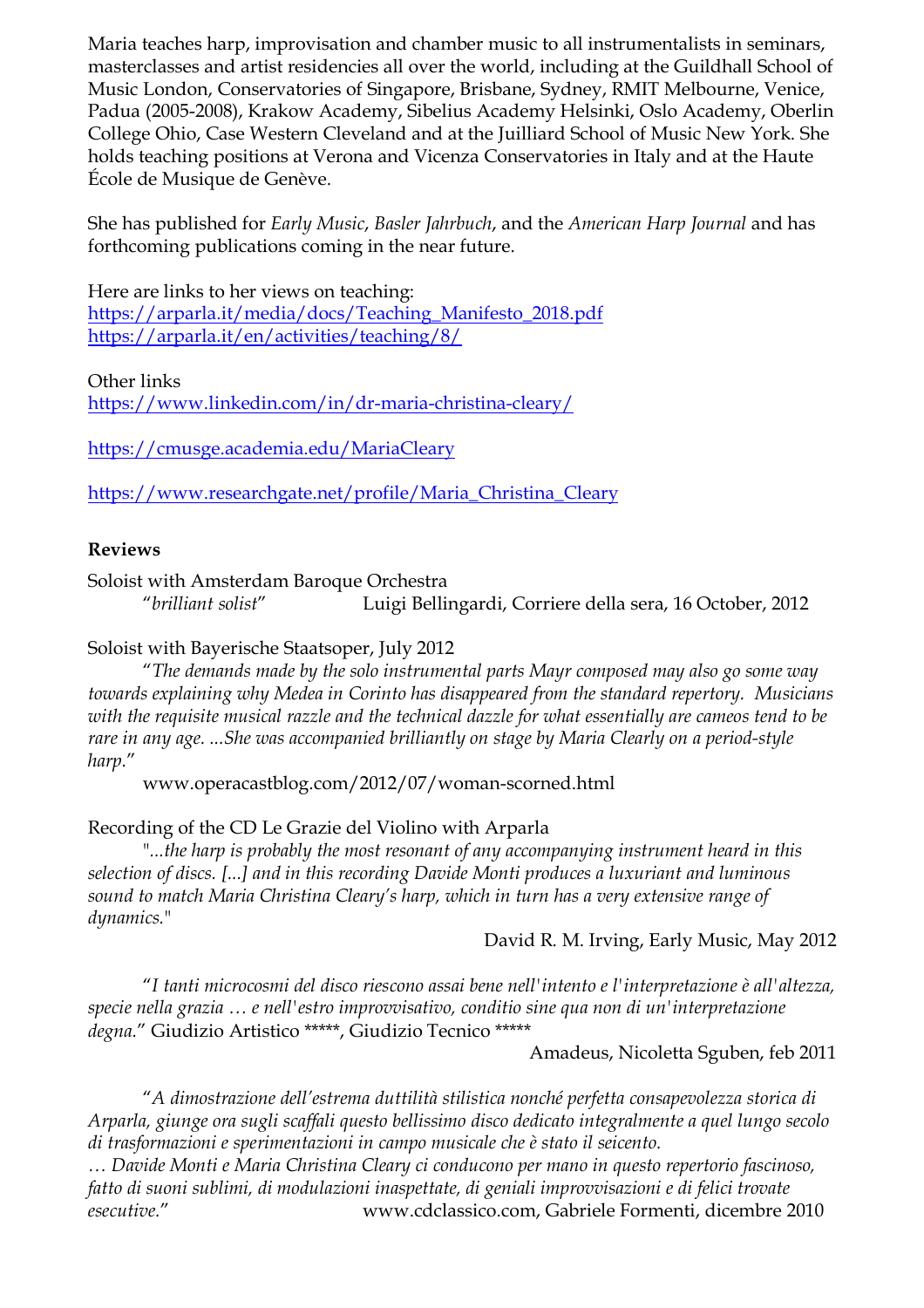Recording of the CD of Vivaldi's Four Seasons with Il Tempio Armonico

"*Zu solistischen Streichern wartet der Basso continuo nicht nur mit Cembalo/Orgel und Violone auf, sondern auch mit einer Doppelharfe von zauberisch-verschleiertem Klang, der namentlich in manchem Tutti Erstaunliches bewirkt.*" Gero Schreier. Klassic.com, 15 Jun 2011

#### Concert for the festival "Primavera in Musica" in Verona

"*The harp, as basso continuo, was more than a simple accompaniment: it sparkled with a soloist's personality, perfect in articulation and phrasing for a concert that was really well balanced with infinite lyrical possibilities. And the "Toccata" by Georg Muffat contributed to put Cleary on the same level as the violin at every moment, not missing any possibility to interpret this indisputable emotive piece*". L'Arena, 14 April 2010

Recording of the CD "So mach' die Augen zu, Allora chiudi gli occhi" by L. Spohr "*The harp playing is flexible throughout and ... closely approximates the spirit of 19thcentury style."* Clive Brown, Early Music 2010

"...*both the Fantasie and The Variations come over as really beautiful in these sensitive performances*." Newsletter 145 (09/4) The Spohr Society of Great Britain, Dec.'09

"*It comes then, as a real joy to hear this recording. Not only is the instrumentation well balanced and completely appropriate, but both players have developed a unified 'accent', that rare musical unity bordering on telepathy, that one feels must have existed between the original performers*."

"*The power and control of Monti's violin is more than equalled by Cleary's elegant, precise and poised command of the harp. Her virtuosic performance couples navigation of some fiendishly difficult pedalling with finger work of enviable tone and power, never sacrificing musical line to technical demand or velocity*."

"*The Fantasie (Op. 35).... due to the combination of the right instrument and Cleary's insightful performance, the improvisatory nature of the piece revealed, with changes of mood rendered in tones of light and shade of great subtlety and nuance."*

"*Here, both instruments show lightness, crispness, sweetness and power in equal measure. Lines are separate, yet intertwined, subtle and flexible as living vines twisting around each other without losing their own identity, but making much more than the sum of the parts.*" Musicalpointers, 16 April 2009

#### Recording of Concerti Op. VI by Dall'Abaco: Il Tempio Armonico

"*Also the continuo realisation is highly convincing, where the harp is a featured instrument in six Concertos... (and also is soloist in a short, but emotive Largo of Concerto No. 1 in C major).*" Musica, April 2009

#### Soloist with Portland Baroque Orchestra, Duo Monica Huggett

"...*PBO's special guest for the series was extraordinary Irish harpist Maria Cleary, who plays on modern instruments -- she has served as principal harpist of the renowned Royal Concertgebouw Orchestra -- and is also a pioneer of period harp practice."*